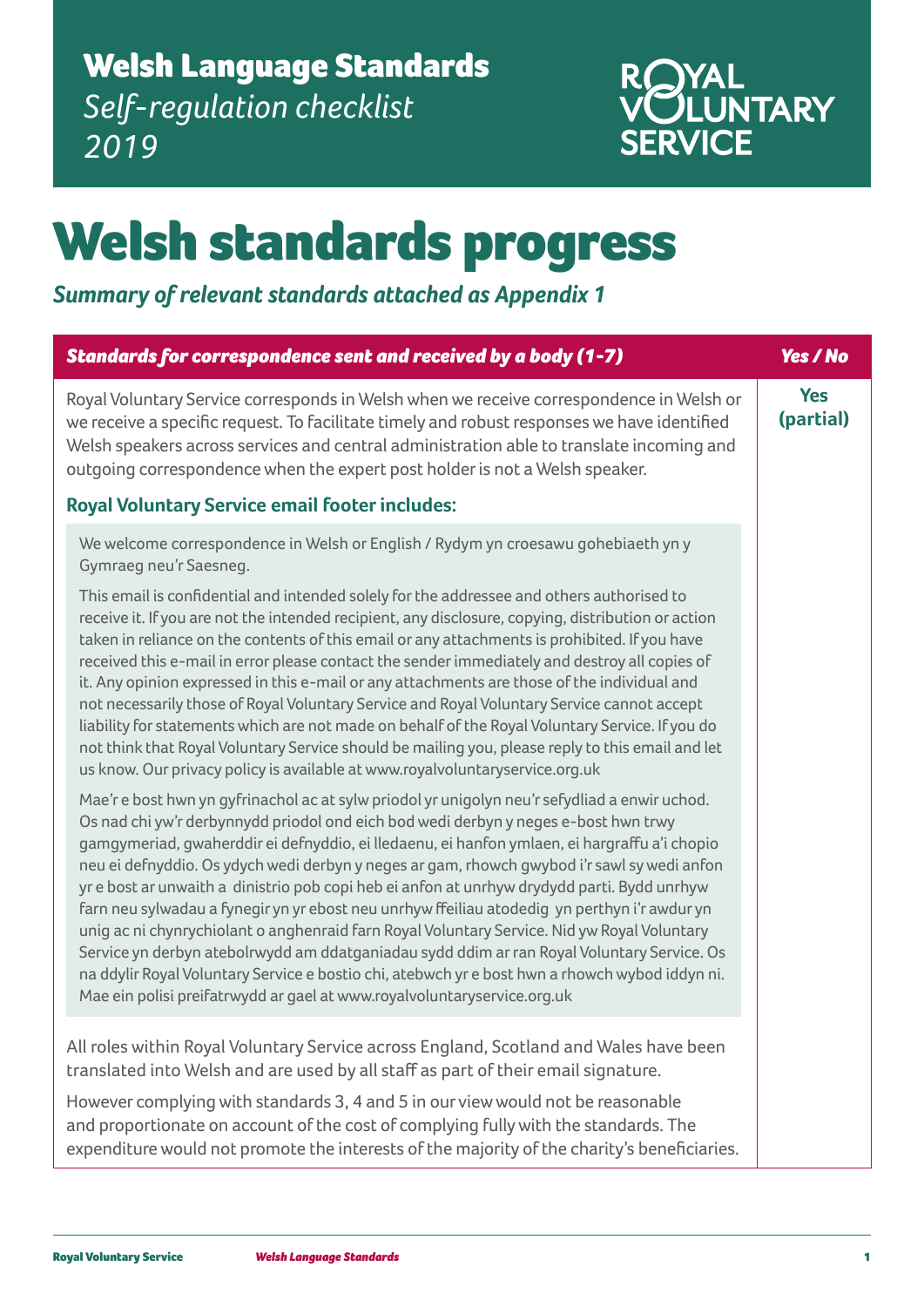| Standards relevant to telephone calls made and received by a body (8-22)                                                                                                                                                                                                                                                                   | <b>Yes / No</b>         |
|--------------------------------------------------------------------------------------------------------------------------------------------------------------------------------------------------------------------------------------------------------------------------------------------------------------------------------------------|-------------------------|
| Royal Voluntary Service offer a Welsh language option on their main contact line.<br>Records show 533 people opted for the Welsh language option in the most recent<br>12 month period (1% of all calls)                                                                                                                                   | <b>Yes</b><br>(partial) |
| Staff members who are Welsh speakers are requested to include any contact message<br>on mobile phones in Welsh.                                                                                                                                                                                                                            |                         |
| Main offices in Wales include telephone answer messages in Welsh. When a call is<br>answered and Welsh is requested if a Welsh speaker is not immediately available<br>the caller will be offered a return call as soon as possible with a Welsh speaker or to<br>converse in English.                                                     |                         |
| In considering standards 8-11 and 15-22 Royal Voluntary Service need to ensure that<br>the charity's assets are used primarily to promote its interests, it would therefore be<br>unreasonable and disproportionate to provide extra resources to deal with Welsh<br>language calls, together with recording callers' language preference. |                         |
| It should be noted that some calls are transferred to volunteers, and it would not be<br>possible to ensure that volunteers with Welsh language skills would be available on<br>every occasion.                                                                                                                                            |                         |

| Standards relating to holding meetings that are both open and closed<br>to the general public $(23 - 34)$                                                                                                                                                                                                                                             | Yes / No                        |
|-------------------------------------------------------------------------------------------------------------------------------------------------------------------------------------------------------------------------------------------------------------------------------------------------------------------------------------------------------|---------------------------------|
| Royal Voluntary Service does not carry out any meetings in Welsh routinely. The<br>relevant standards are not considered reasonable and proportionate to the strategic<br>and operational activity undertaken.                                                                                                                                        | <b>No</b><br>(progress<br>made) |
| However an interpretation service at meetings sufficiently large to justify the<br>provision, e.g. if 50% or more of those attending had stated that they would like to<br>contribute in Welsh will be considered.                                                                                                                                    |                                 |
| It should be noted that it would be more of a challenge to ascertain these numbers in<br>advance of meetings that are open to the public.                                                                                                                                                                                                             |                                 |
| Notwithstanding this general statement, if meetings are requested in Welsh and staff/<br>volunteers who are Welsh speaking can be available Royal Voluntary Service make<br>every effort to support this request.                                                                                                                                     |                                 |
| At this time approximately 50% of activities in North Wales are carried out in Welsh.<br>This is not reflected in Mid or South Wales where availability of Welsh speaking staff<br>and volunteers is considerably less.                                                                                                                               |                                 |
| <b>Standard 30</b><br>Displaying written material at a meeting arranged by Royal Voluntary Service which<br>is open to the public is given a high priority. Marketing and information materials<br>including banners and leaflets for services in Wales is available in the Welsh language<br>e.g. Camau Cadarn/Positive Steps programme of activity. | <b>Yes</b>                      |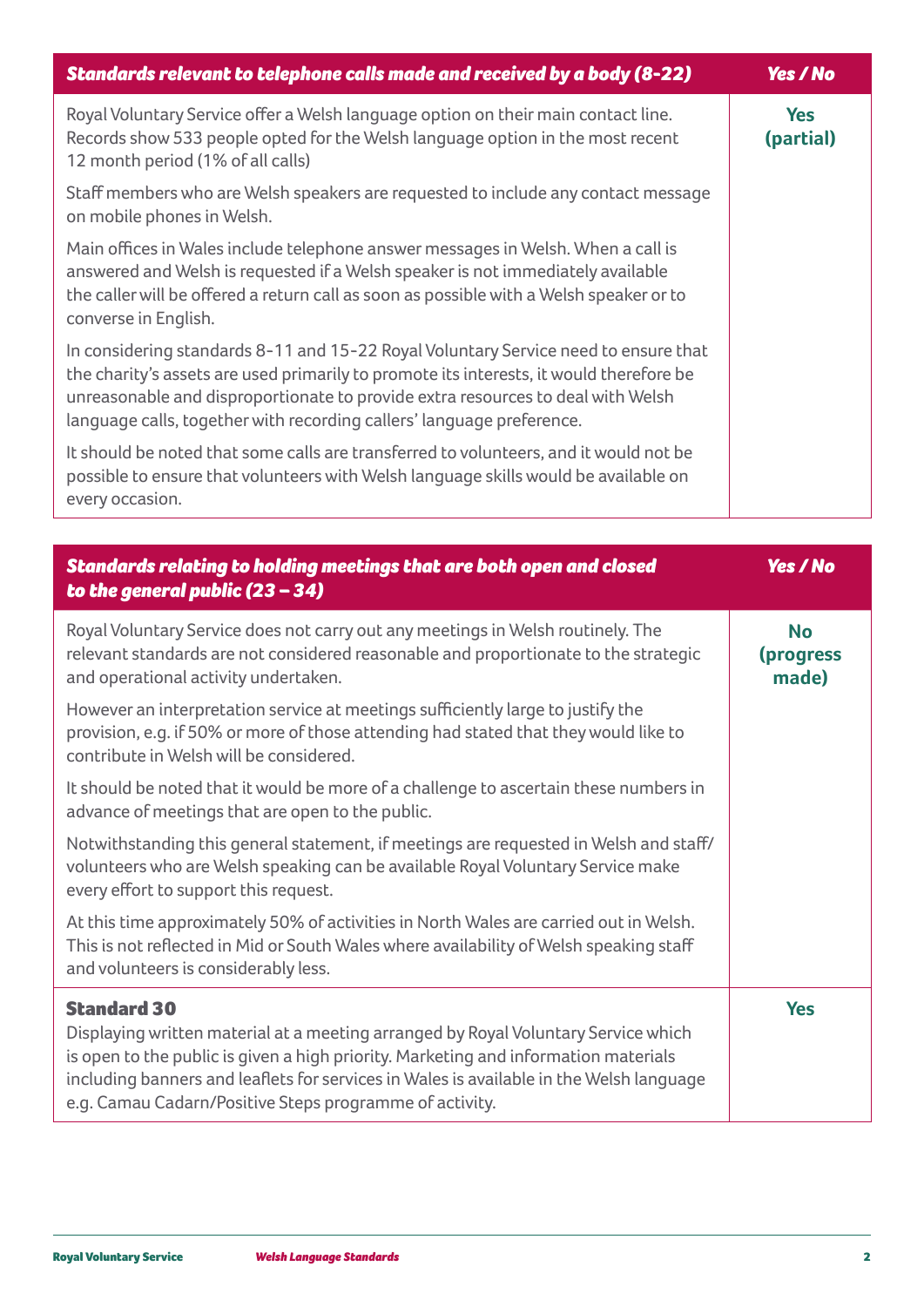| Standards relating to public events organised or funded in their entirety<br>by a body (35 -36)                                                                                                                                           | <b>Yes</b> / No |
|-------------------------------------------------------------------------------------------------------------------------------------------------------------------------------------------------------------------------------------------|-----------------|
| Royal Voluntary Service does not routinely deliver public events in Welsh. At this time<br>this is not reasonable or proportionate due to costs associated with providing an<br>interpretation service for all the organisation's events. | <b>No</b>       |

| <b>Standards for a body's publicity and advertising (37)</b>                                                                                                                                                                                                                                                                                 | <b>Yes</b> / No         |
|----------------------------------------------------------------------------------------------------------------------------------------------------------------------------------------------------------------------------------------------------------------------------------------------------------------------------------------------|-------------------------|
| Royal Voluntary Service has significantly increased availability of posters, leaflets,<br>general information available in Welsh over the last year. This includes all materials<br>relevant to services in Wales for volunteer, community and NHS activity. This also<br>includes staff and volunteer recruitment and promotional activity. | <b>Yes</b><br>(partial) |
| However making this standard specifically applicable would not be reasonable or<br>proportionate, due to the lack of resources and identified low demand for Welsh<br>versions of current resources.                                                                                                                                         |                         |

| <b>Standards for displaying material in public (38-39)</b>                                                                                                                                                                                         | <b>Yes / No</b>         |
|----------------------------------------------------------------------------------------------------------------------------------------------------------------------------------------------------------------------------------------------------|-------------------------|
| As above Royal Voluntary Service has increased availability and variety of Welsh<br>leaflets and banners, but other resources such as pens, water bottles, heritage<br>materials are provided in English only in order to reduce production costs. | <b>Yes</b><br>(partial) |
| Making this standard specifically applicable would not be reasonable or proportionate<br>due to the fact that some marketing resources were distributed throughout the UK.                                                                         |                         |
| Royal Voluntary Service retail sites across Wales include bilingual signage and<br>information.                                                                                                                                                    |                         |

| <b>Standards for producing and publishing documents (40-49)</b>                                                                                                                                          | <b>Yes / No</b> |
|----------------------------------------------------------------------------------------------------------------------------------------------------------------------------------------------------------|-----------------|
| Royal Voluntary Service often produces research but not routinely in Welsh.<br>Documentation relevant specifically to Wales will be produced in Welsh, but other<br>documents are not produced in Welsh. | <b>No</b>       |
| The standards in question are not reasonable or proportionate; Royal Voluntary<br>Service must ensure funding is used in accordance with the interests of the charity.                                   |                 |
| At this time the cost of producing all the organisation's documents would be<br>prohibitive and possibly wasteful.                                                                                       |                 |
| Welsh versions of published documents are not treated less favourably than any<br>English versions.                                                                                                      |                 |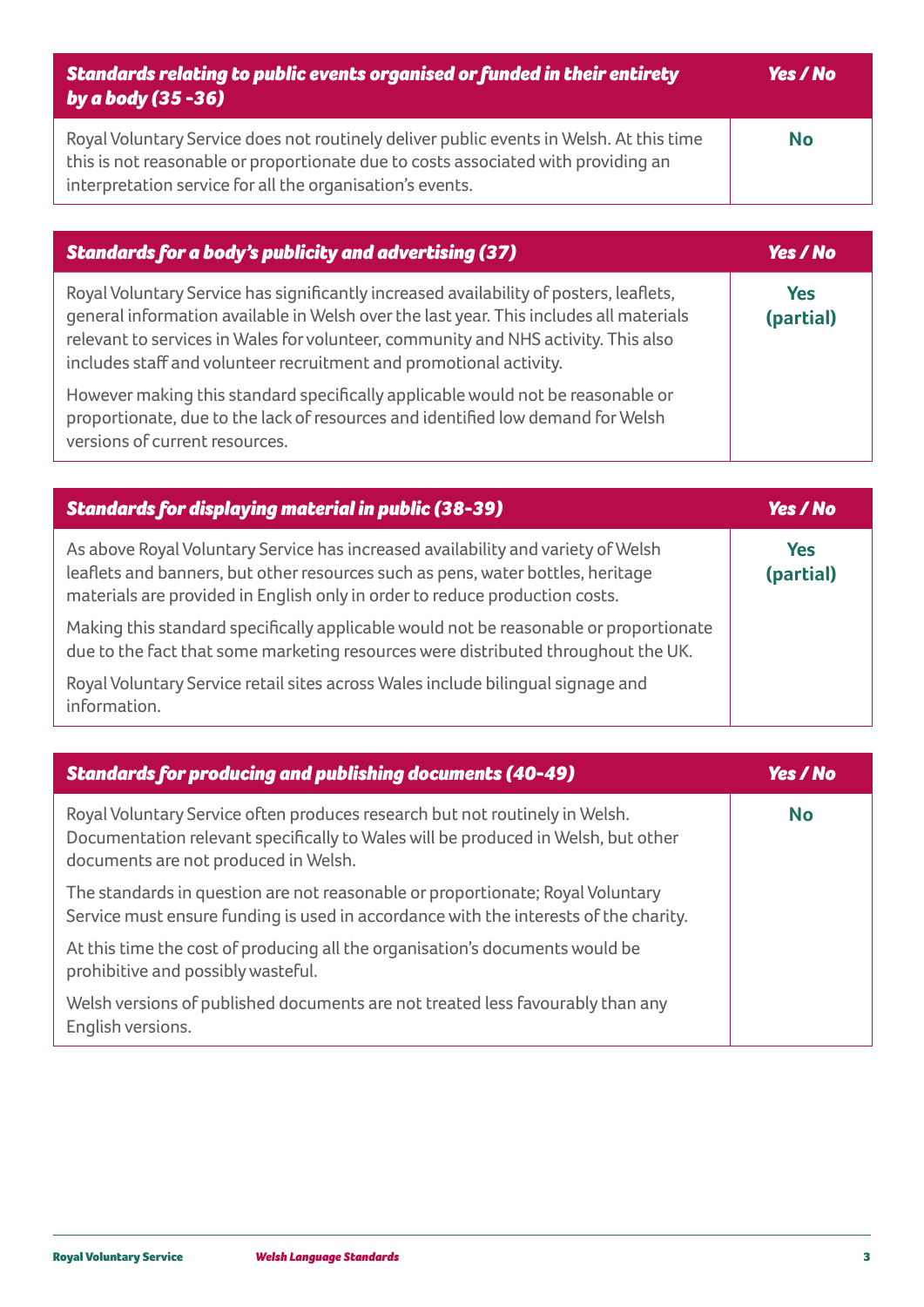| <b>Standards for producing and publishing forms (50-51)</b>                                                       | Yes / No  |
|-------------------------------------------------------------------------------------------------------------------|-----------|
| Royal Voluntary Service does not routinely produce or publish forms in Welsh.                                     | <b>No</b> |
| This standard is not considered reasonable or proportionate as the ongoing cost of<br>translation is prohibitive. |           |

| <b>Standards for a body's websites and on-line services (52-57)</b>                                                                                                                                                                                                                                                                             | <b>Yes / No</b> |
|-------------------------------------------------------------------------------------------------------------------------------------------------------------------------------------------------------------------------------------------------------------------------------------------------------------------------------------------------|-----------------|
| Royal Voluntary Service includes both services but not through the medium of Welsh.                                                                                                                                                                                                                                                             | <b>No</b>       |
| The cost of providing a Welsh language website has been pursued but the cost of<br>providing all pages on the website in Welsh, with an interface and menus in Welsh<br>for every page of the website is very costly and the conclusion is that making the<br>standards in question specifically applicable is not reasonable or proportionate. |                 |
| The site includes a statement that Welsh versions of English pages are available<br>where relevant.                                                                                                                                                                                                                                             |                 |
| Royal Voluntary Service does not publish apps at this time.                                                                                                                                                                                                                                                                                     |                 |

| <b>Standards for signs displayed by a body (58-60)</b>                                                                                                                                                                                                                                                                                                                                                                   | Yes / No   |
|--------------------------------------------------------------------------------------------------------------------------------------------------------------------------------------------------------------------------------------------------------------------------------------------------------------------------------------------------------------------------------------------------------------------------|------------|
| Royal Voluntary Service display as many signs as possible in Welsh.                                                                                                                                                                                                                                                                                                                                                      | <b>Yes</b> |
| Bilingual signs are provided for support and retail services in hospitals in Wales.<br>Signage at the head office in Cardiff Gate is bilingual and at community services in<br>North Wales. Services in mid and south Wales will follow during the next 12 months.                                                                                                                                                       | (partial)  |
| However, not all related standards are considered reasonable or proportionate.<br>Standard 58 is not practical as an internal translator to translate signs at short notice<br>is not available. In relation to standard 59, a number of existing signs have already<br>been produced which do not show Welsh first. It would be prohibitive in terms of cost<br>to reproduce these signs in order to place Welsh first. |            |

| <b>Standards for a body receiving visitors to its premises (61-66)</b>                                                                                                                                                                                                                                            | <b>Yes / No</b>         |
|-------------------------------------------------------------------------------------------------------------------------------------------------------------------------------------------------------------------------------------------------------------------------------------------------------------------|-------------------------|
| Royal Voluntary Service receives visitors at the Head Office in Cardiff and regional<br>offices but not routinely in Welsh.                                                                                                                                                                                       | <b>Yes</b><br>(partial) |
| The reception area at the main office provides bilingual signage and bilingual visitor<br>passes, but a Welsh speaker cannot be available to receive visitors each day.                                                                                                                                           |                         |
| In North Wales staff are available to receive visitors when the office is open, although<br>this cannot be quaranteed in Mid and South Wales.                                                                                                                                                                     |                         |
| Although Royal Voluntary Service has made progress the standards in question are<br>not considered reasonable and proportionate, as a Welsh speaker cannot be available<br>to receive visitors on every occasion. It would be prohibitive in terms of cost to use an<br>interpreter to receive visitors in Welsh. |                         |
| Staff and volunteers have been made aware that a badge and lanyard are available if<br>they wish to indicate they are able to speak Welsh.                                                                                                                                                                        |                         |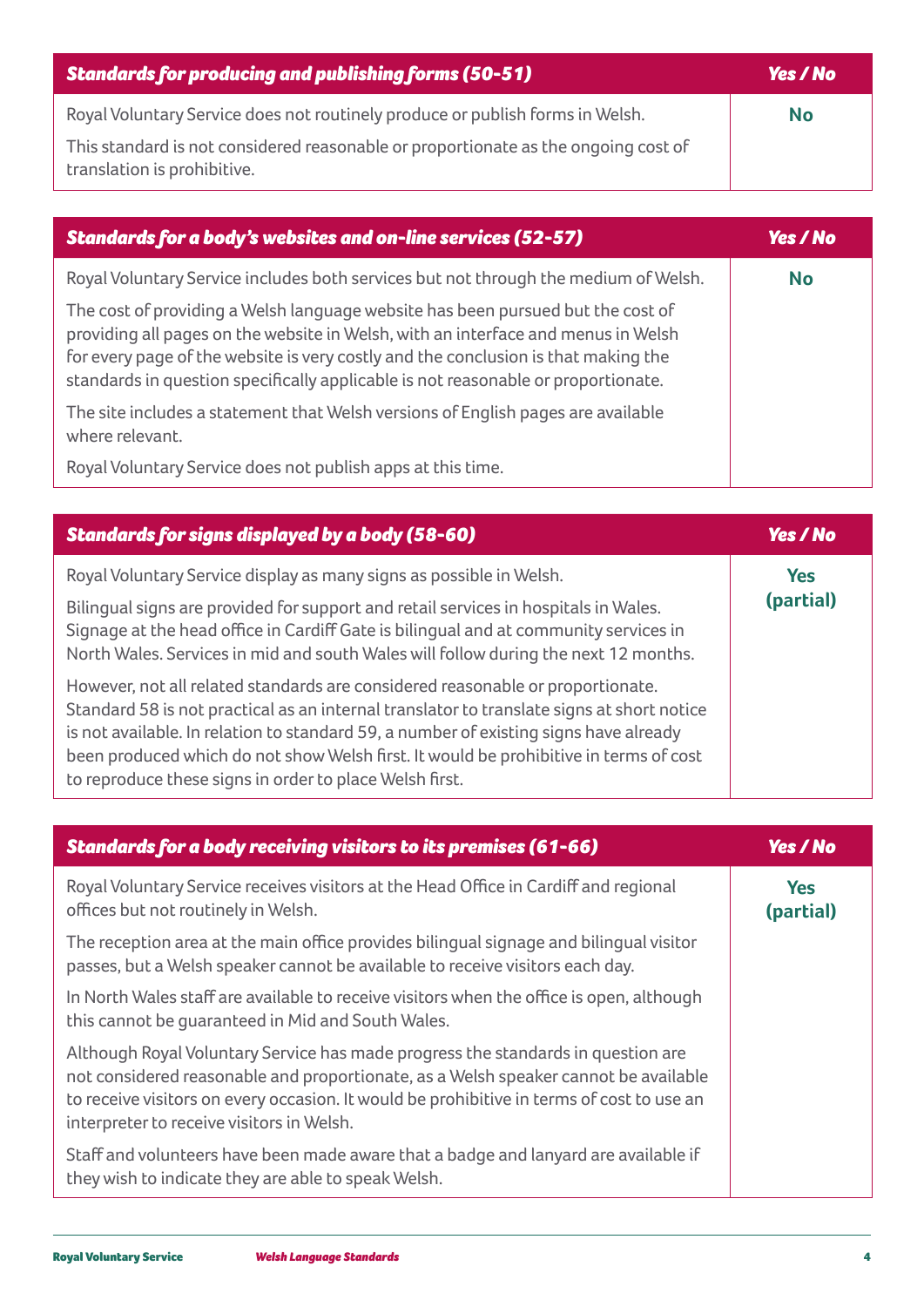| Standards for official notices made by a body (67-68)                                                                            | Yes / No  |
|----------------------------------------------------------------------------------------------------------------------------------|-----------|
| Royal Voluntary Service does not carry out the activity in question.                                                             | <b>No</b> |
| This standard is not considered reasonable or proportionate, because Royal<br>Voluntary Service does not carry out the activity. |           |

| $\mid$ Standards for awarding grants (69-73)                                                                                     | <b>Yes / No</b> |
|----------------------------------------------------------------------------------------------------------------------------------|-----------------|
| Royal Voluntary Service does not carry out the activity in question.                                                             | No              |
| This standard is not considered reasonable or proportionate, because Royal<br>Voluntary Service does not carry out the activity. |                 |

| <b>Standards for awarding contracts (74-78)</b>                                                                                                                                                  | Yes / No  |
|--------------------------------------------------------------------------------------------------------------------------------------------------------------------------------------------------|-----------|
| Royal Voluntary Service does not carry out this activity in Welsh.                                                                                                                               | <b>No</b> |
| The majority of tendered for services are across the UK, and this cannot be carried<br>out in Welsh (including any translation requirements) for reasons of cost and lack of<br>staff resources. |           |
| The standard in question is not reasonable or proportionate.                                                                                                                                     |           |

| <b>Standards for raising awareness about Welsh language services provided by</b><br>a body (79-80)                                                                                                                                                                                                                                                                              | Yes / No                |
|---------------------------------------------------------------------------------------------------------------------------------------------------------------------------------------------------------------------------------------------------------------------------------------------------------------------------------------------------------------------------------|-------------------------|
| Although section 12 (2)(b) of the Welsh Language Act 1993 notes that Welsh<br>language schemes must specify the ways in which organizations will ensure that the<br>scheme is publicised. The Commissioner has emphasised that this measure is not an<br>optional element within the legislation.                                                                               | <b>Yes</b><br>(partial) |
| Royal Voluntary Service has Welsh services available and can state this when<br>applications are made for the relevant services. However the standards in question<br>are not reasonable and proportionate, because all the related documents and forms<br>would not be available in Welsh, including material on the website pages that is<br>relevant to the whole of the UK. |                         |
| Within retail services a list of Welsh speaking staff and volunteers is held at the<br>till point in case a Welsh speaker is requested and the individual on duty is not<br>Welsh speaking.                                                                                                                                                                                     |                         |
| Royal Voluntary Service does not operate a policy on the use of Welsh internally to<br>promote or facilitate the use of Welsh. Although the % of employees located in Wales<br>has risen from 12% to 16% across the last 18 months it is not considered reasonable<br>or proportionate to translate all documents for this proportion of staff.                                 |                         |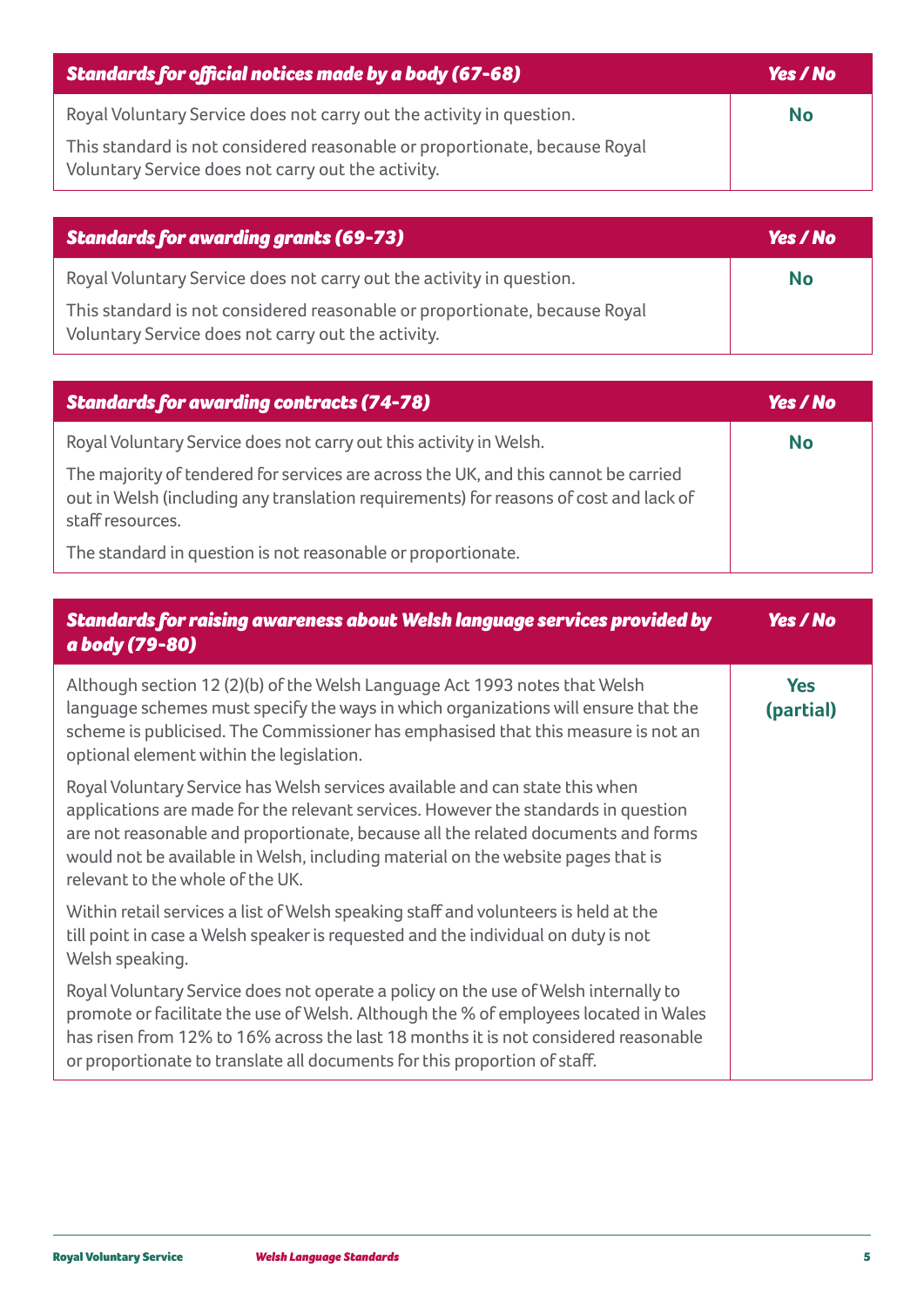| <b>Standards for a body's corporate identity (81)</b>                                                                           | Yes / No  |
|---------------------------------------------------------------------------------------------------------------------------------|-----------|
| Royal Voluntary Service identity is not translated into Welsh as it is a brand identity.                                        | <b>No</b> |
| It would therefore not be possible to consider making this standard applicable;<br>it would not be reasonable or proportionate. |           |

| Standards for courses provided by a body (82-84)          | <b>Yes</b> / No |
|-----------------------------------------------------------|-----------------|
| Royal Voluntary Service does not carry out this activity. | No              |

| Standards for public address systems used by a body (85)  | Yes / No  |
|-----------------------------------------------------------|-----------|
| Royal Voluntary Service does not carry out this activity. | <b>No</b> |

| <b>Standards for Policy Making (86-95)</b>                                                                                                                                                                                                                                                    | Yes / No  |
|-----------------------------------------------------------------------------------------------------------------------------------------------------------------------------------------------------------------------------------------------------------------------------------------------|-----------|
| Royal Voluntary Service policies are internal documents used throughout the charity.<br>Welsh language taken into account where relevant (in marketing materials for<br>example), but decisions on any such provision would be dependent on availability of<br>funding rather than on policy. | <b>No</b> |
| In assessing new or revised policies, consideration of any impact on the Welsh<br>language is not considered in a formal manner.                                                                                                                                                              |           |
| Formal opinion is not sought generally concerning policies, although volunteers and<br>employees are given opportunities to make comments on proposed ways of working<br>and communicating.                                                                                                   |           |
| Royal Voluntary Service does not consider the policy making standards reasonable<br>and proportionate.                                                                                                                                                                                        |           |

| Standards for use of the Welsh language within a body's internal<br>administration (96-109)                                                                                                                                                                                       | <b>Yes</b> / No |
|-----------------------------------------------------------------------------------------------------------------------------------------------------------------------------------------------------------------------------------------------------------------------------------|-----------------|
| Royal Voluntary Service does not operate a policy on the use of Welsh internally,<br>fewer than 19% of employees are currently located in Wales and that it would be<br>unreasonable and disproportionate to translate all documents in question for this<br>proportion of staff. | <b>No</b>       |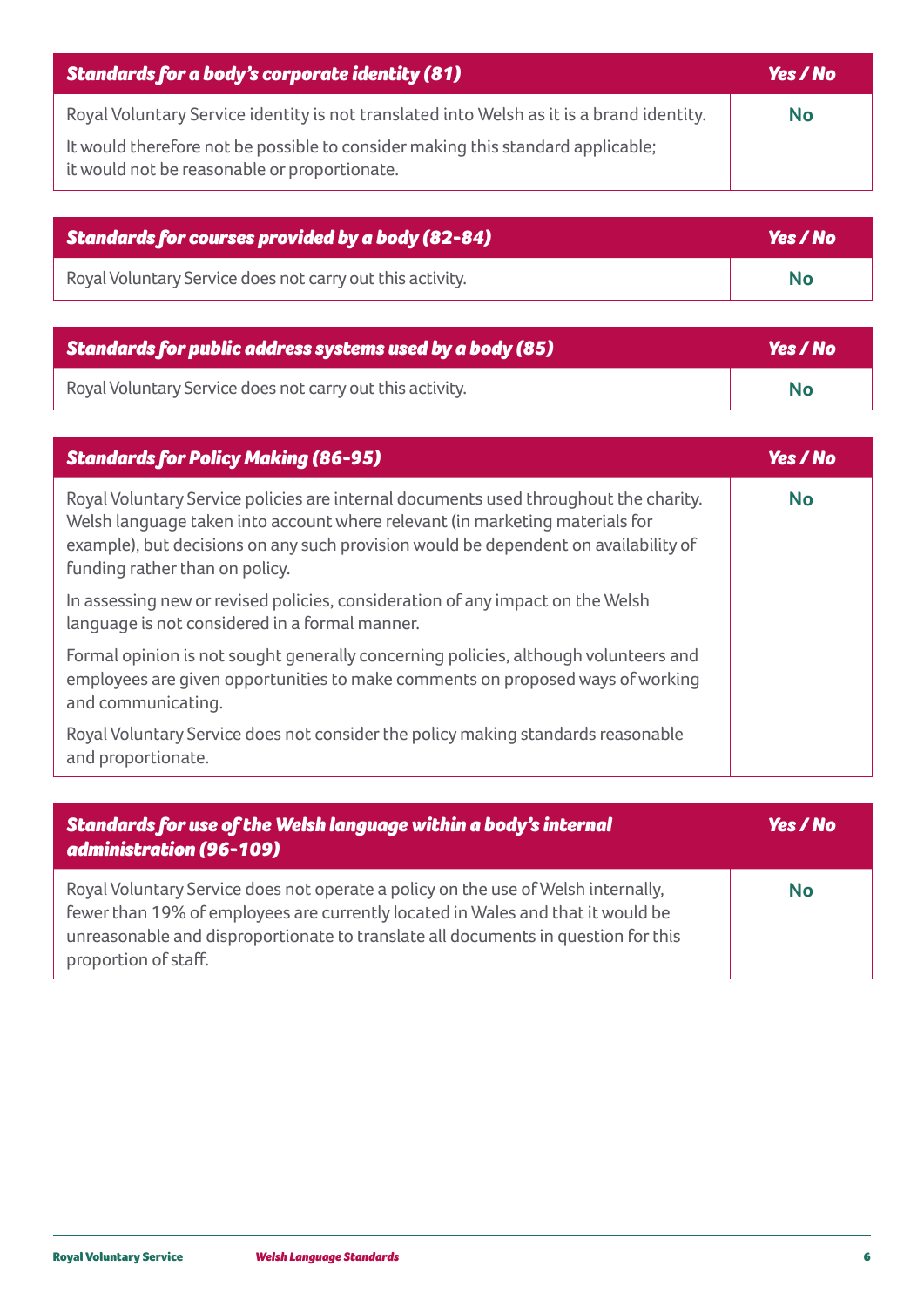| Standards for complaints made by members of a body's staff (110-113)                                                                                                                                                                                                       | Yes / No  |
|----------------------------------------------------------------------------------------------------------------------------------------------------------------------------------------------------------------------------------------------------------------------------|-----------|
| Royal Voluntary Service has a complaints and grievance policy and procedure, but this<br>is not offered in Welsh. Any resulting investigation or support process would need to be<br>consistently applied across the Charity which would involve staff from across the UK. | <b>No</b> |

| <b>Standards for a body disciplining staff (114-117)</b>                                                                                                                                                                                                                                                                                                                                                  | Yes / No         |
|-----------------------------------------------------------------------------------------------------------------------------------------------------------------------------------------------------------------------------------------------------------------------------------------------------------------------------------------------------------------------------------------------------------|------------------|
| Royal Voluntary Service does not fully comply with the requirements of standards<br>114-117. Although staff can respond in Welsh to allegations made against them via<br>an internal disciplinary process, this is not publicised. A meeting can be conducted<br>in Welsh if requested by using an interpretation service, and that managers could in<br>some cases conduct meetings in Welsh themselves. | Yes<br>(partial) |
| However the disciplinary process is time sensitive and any delay in the availability of a<br>suitable interpreter would mean the meeting being carried out in English.                                                                                                                                                                                                                                    |                  |

| Standards for information technology and support material provided by a<br>body, and the intranet (118-124)                                                                                                                                                               | Yes / No         |
|---------------------------------------------------------------------------------------------------------------------------------------------------------------------------------------------------------------------------------------------------------------------------|------------------|
| Royal Voluntary Service provide staff with computer software for checking Welsh spelling<br>and grammar, and a Welsh interface for software where an interface already existed. The<br>intranet is not provided in Welsh, on account of cost and lack of staff resources. | Yes<br>(partial) |

| Standards for developing Welsh language skills through workforce planning<br>and development (125-133)                                                                                                                                    | Yes / No         |
|-------------------------------------------------------------------------------------------------------------------------------------------------------------------------------------------------------------------------------------------|------------------|
| Royal Voluntary Service does not fully comply with the requirements of standards<br>125-133. Signs within the head office and North Wales as well as retail sites in Wales<br>are bilingual but not general sites in mid and south Wales. | Yes<br>(partial) |

| <b>Standards for audio announcements and messages in a body's</b><br><b>workplace (142)</b>    | <b>Yes</b> / No |
|------------------------------------------------------------------------------------------------|-----------------|
| Royal Voluntary Service does not make announcements using sound equipment in<br>the workplace. | <b>No</b>       |

| <b>Promotion standards (143-144)</b>                                                                         | <b>Yes / No</b> |
|--------------------------------------------------------------------------------------------------------------|-----------------|
| As a national charity Royal Voluntary Service cannot make the promotion standards<br>applicable due to cost. | <b>No</b>       |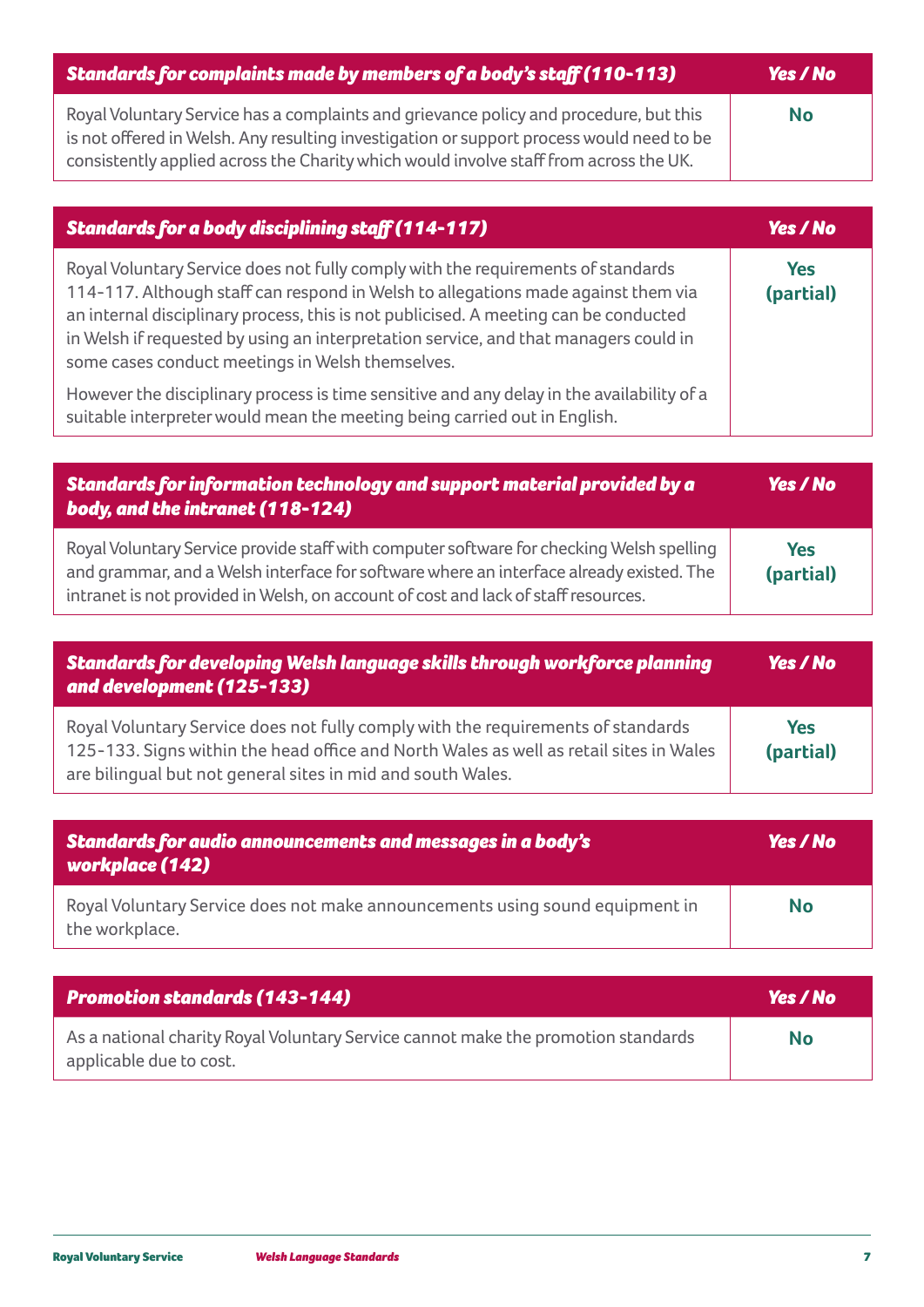| Record keeping standards (145-157) (see the self regulation table below)                                                                                                                                                                                                  | Yes / No                |
|---------------------------------------------------------------------------------------------------------------------------------------------------------------------------------------------------------------------------------------------------------------------------|-------------------------|
| In considering the record keeping standards, Royal Voluntary Service record the<br>number of volunteers who can speak Welsh, the details of complaints received in<br>Welsh, together with the responses to them.                                                         | <b>Yes</b><br>(partial) |
| With regard to the standards related to recruitment, a Welsh speaker would be present<br>at interviews for any post where Welsh is an essential requirement in order to assess<br>the applicants' Welsh language skills. At this time no such post exists in the Charity. |                         |
| Whilst every effort is being made to develop the record keeping standards recording<br>all the information in question would not be an effective use of resources and is<br>therefore not considered reasonable or proportionate.                                         |                         |
|                                                                                                                                                                                                                                                                           |                         |
| Standards that deal with supplementary matters in relation to record<br>keeping standards (178-179)                                                                                                                                                                       | <b>Yes / No</b>         |

| Royal Voluntary Service does not consider the supplementary matters in relation        | <b>No</b> |
|----------------------------------------------------------------------------------------|-----------|
| to the record keeping standards reasonable or proportionate. Relevant records          |           |
| relating to Welsh language are not kept routinely and it would be a challenge to do so |           |
| considering the need to use the resources of the charity effectively.                  |           |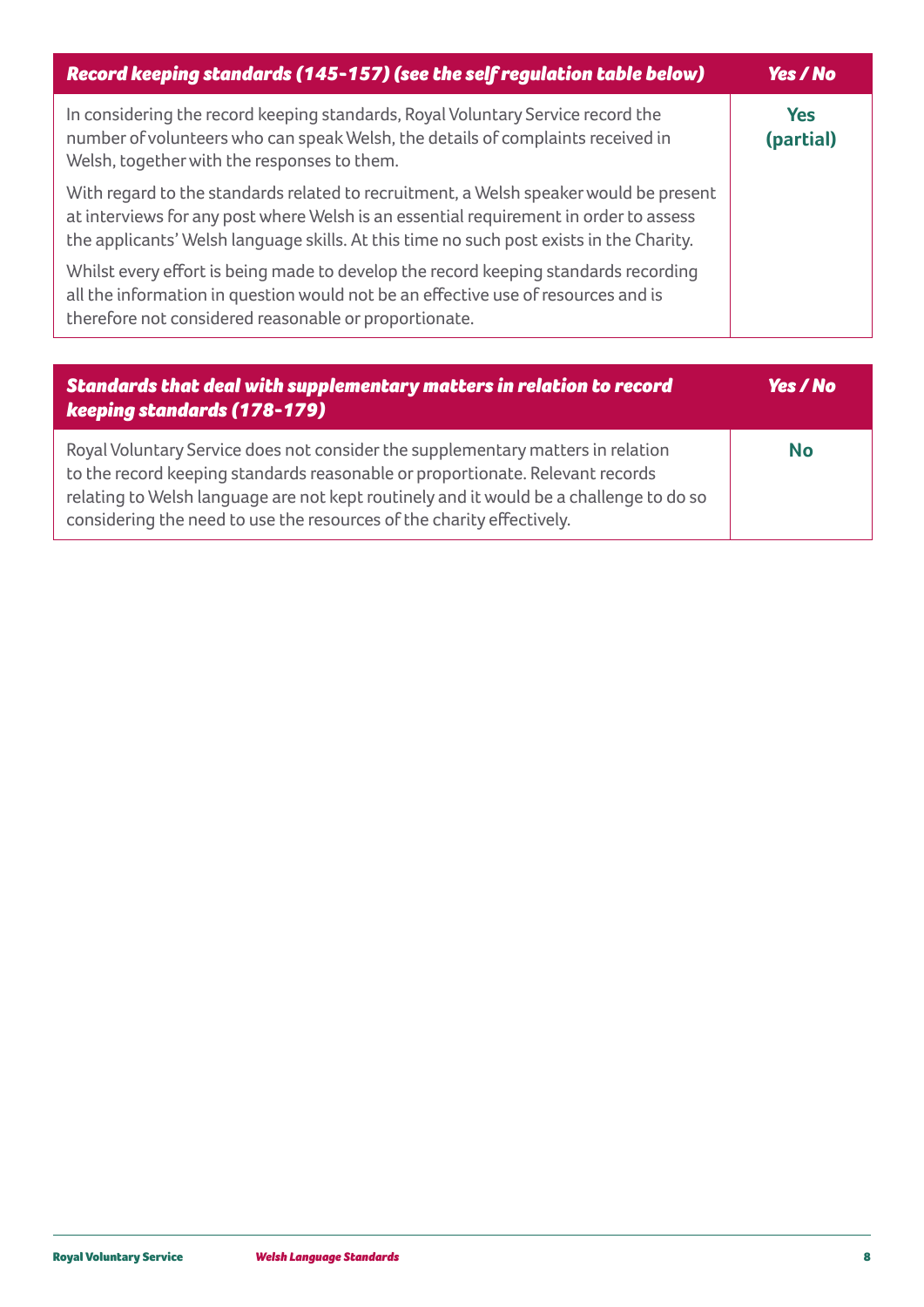## *Self-regulation checklist*

| <b>Record keeping</b>                                                                                                                                                                                                                                                                             | <b>Yes / No</b> |
|---------------------------------------------------------------------------------------------------------------------------------------------------------------------------------------------------------------------------------------------------------------------------------------------------|-----------------|
| The organisation:                                                                                                                                                                                                                                                                                 |                 |
| • Keeps a record of the number of complaints it receives relating to its compliance<br>with the standards; None received                                                                                                                                                                          | <b>Yes</b>      |
| • Keeps a copy of every written complaint that it receives relating to its compliance<br>with the standards; None received                                                                                                                                                                        | <b>Yes</b>      |
| • Keeps a copy of every written complaint that it receives that relates to the<br>Welsh Language:                                                                                                                                                                                                 | <b>Yes</b>      |
| • 1 complaint re a volunteer meeting being held in N Wales that could not be<br>offered in Welsh - measures now in place to rectify this                                                                                                                                                          |                 |
| • 1 complaint re a service offer poster that was not bilingual - now rectified.                                                                                                                                                                                                                   |                 |
| Royal Voluntary Service ensures that any complaints are responded to thoroughly.<br>A process has been agreed to ensure that an identified Welsh speaker will translate<br>any correspondence received in Welsh and translate a response from any non<br>Welsh speaking respondent.               |                 |
| The organisation keeps a record of the steps that it has taken to ensure<br>compliance with the policy making standards:                                                                                                                                                                          |                 |
| • Royal Voluntary Service does not consider the specific policy making standards<br>applicable to them reasonable and proportionate.                                                                                                                                                              | <b>No</b>       |
| Policies are internal documents that apply throughout the charity. Were relevant<br>the Welsh language will be taken into account (in marketing materials for example<br>or service delivery), but decisions must be dependent on the availability of funding<br>rather than on policy.           |                 |
| • In assessing new or revised policies an impact on the Welsh language is not<br>carried out formally. Royal Voluntary Service does not routinely seek broad<br>opinions concerning policies, although volunteers and staff are able to comment<br>on proposed ways of working and communicating. |                 |
| The organisation:                                                                                                                                                                                                                                                                                 |                 |
| Keeps a record of the number of employees who have Welsh language skills where<br>it has that information;                                                                                                                                                                                        | <b>Yes</b>      |
| • In North Wales 46% of staff and 32% of volunteers speak Welsh                                                                                                                                                                                                                                   | <b>Yes</b>      |
| • In South Wales 17% of staff and 6% of volunteers speak Welsh<br>• 19% of all staff work in Wales                                                                                                                                                                                                | <b>Yes</b>      |
| Keeps a record of every assessment in respect of the Welsh language skills that<br>are required for new and vacant posts;                                                                                                                                                                         | <b>Yes</b>      |
| • All posts that are Wales specific are advertised in Welsh                                                                                                                                                                                                                                       |                 |
| • RVS actively highlights Welsh language skills as 'desirable' for staff<br>and volunteers across Wales                                                                                                                                                                                           |                 |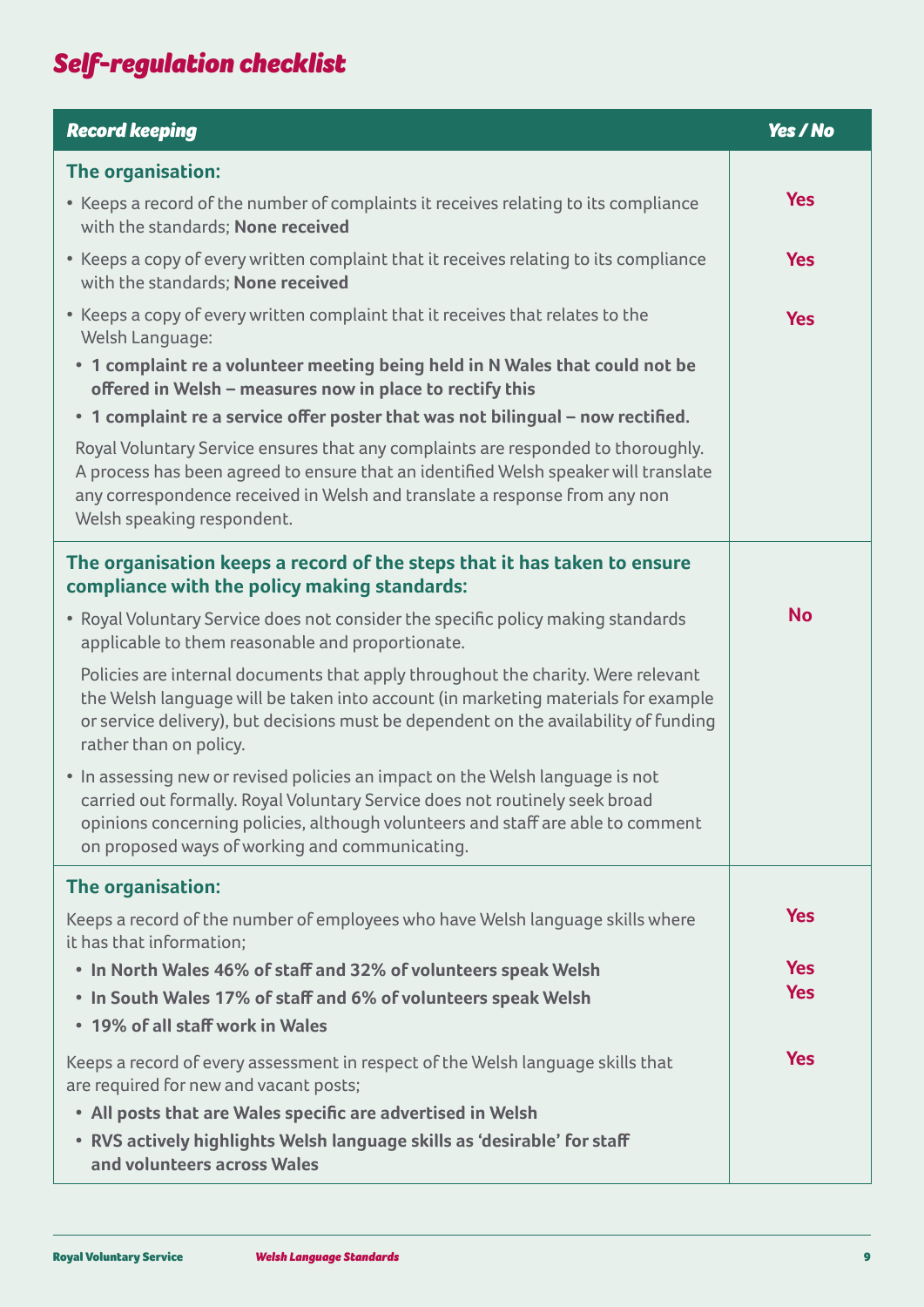| <b>Record keeping (continued)</b>                                                                                                                                                                                                                                                                                                                                                | Yes / No   |
|----------------------------------------------------------------------------------------------------------------------------------------------------------------------------------------------------------------------------------------------------------------------------------------------------------------------------------------------------------------------------------|------------|
| The organisation:                                                                                                                                                                                                                                                                                                                                                                |            |
| Keeps a record of the number of new and vacant posts which were categorised as<br>posts where Welsh language skills are essential, desirable, not necessary, or need<br>to be learnt.                                                                                                                                                                                            | <b>Yes</b> |
| • All Wales specific roles are categorised with Welsh language skills as desirable.<br>Please note as a national charity we are keen to ensure equality across our<br>service offers.                                                                                                                                                                                            |            |
| Royal Voluntary Service welcomes Welsh speakers, but Welsh language skills are not<br>essential for any current posts within the charity. Employees are recruited on the<br>basis of their ability to perform specific roles. Welsh language skills checks are not<br>part of the current recruitment process.                                                                   |            |
| The organisation keeps a record of the number (and percentage, if relevant) of<br>staff members who attended specific training that must be provided in Welsh if it is<br>available in English (namely training on recruitment and interviewing, performance<br>management, complaints and disciplinary procedures, induction, dealing with the<br>public and health and safety) | <b>No</b>  |
| • Royal Voluntary Service training materials are largely produced for online<br>support/activity for all staff and volunteers nationally. Although we have<br>reviewed the materials for translation into the Welsh Language, at this<br>time the cost is prohibitive.                                                                                                           |            |
| • Some training materials can also be made available in hard copy. If a specific<br>manager/support member of staff can speak Welsh it would be possible for<br>them to conduct training and induction in Welsh, but the material would be<br>available in English only.                                                                                                         |            |
| • Royal Voluntary Service aims to develop and grow training materials in the<br>Welsh language. Handbooks produced for all staff and volunteers entitled<br>'Safe and Legal' are summary guides related to health and safety for all<br>services which are produced in Welsh.                                                                                                    |            |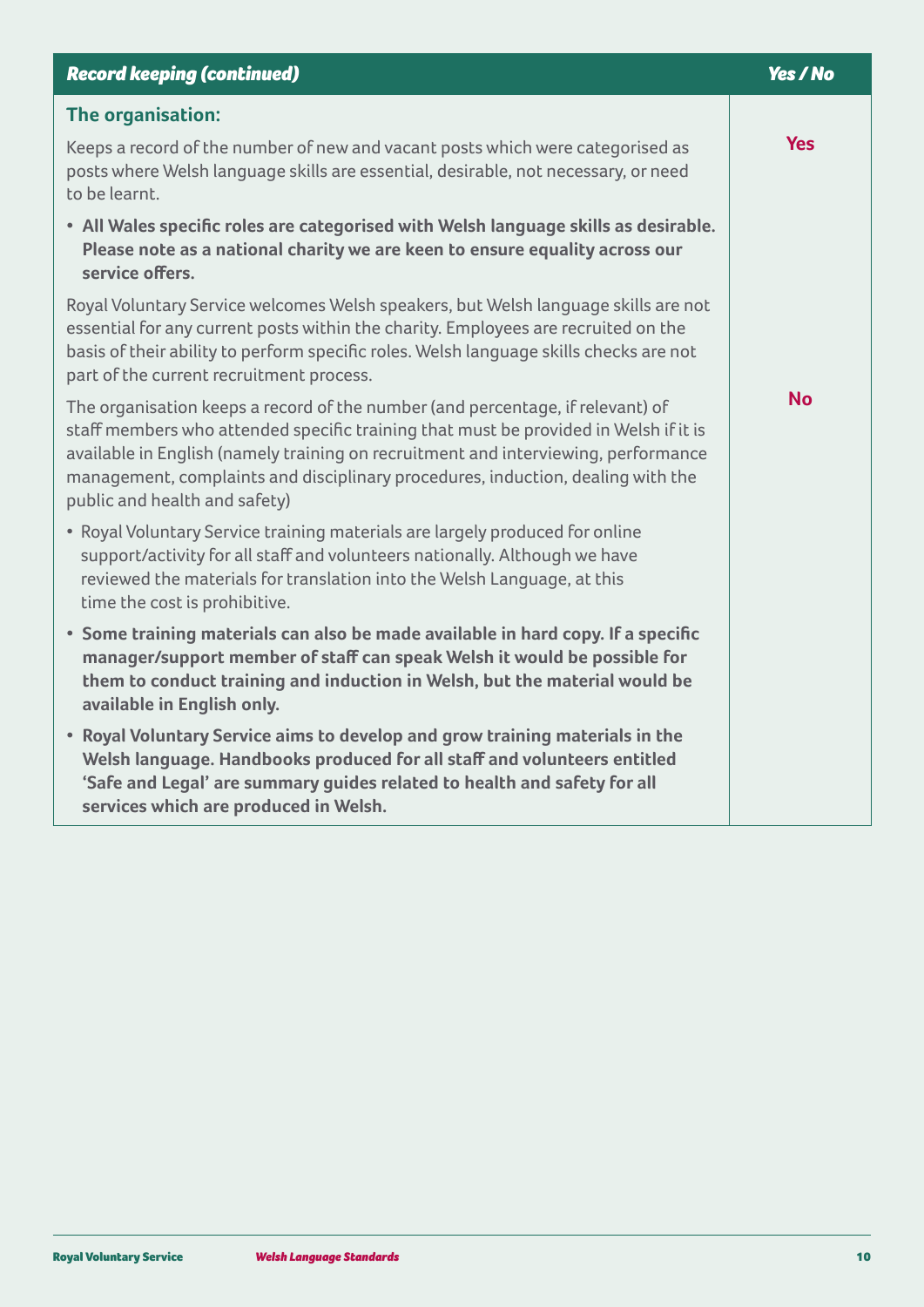| <b>Promoting arrangements</b>                                                                                                                                                                                                                                                                                                               | Yes / No   |
|---------------------------------------------------------------------------------------------------------------------------------------------------------------------------------------------------------------------------------------------------------------------------------------------------------------------------------------------|------------|
| The organisation has published a document on its website recording all the<br>standards with which it is under a duty to comply (e.g. by publishing a copy of its<br>compliance notice).                                                                                                                                                    | <b>Yes</b> |
| • A copy of compliance with identified standards and the self regulation<br>checklist is available on the website.                                                                                                                                                                                                                          |            |
| • Royal Voluntary Service aims to support the Welsh language and the<br>website states 'any content on this website that relates to Welsh Language or<br>to Wales will be available in both English and Welsh language. Bydd unrhyw<br>beth ar y wefan hon sy'n ymwneud â'r laith Gymraeg neu Gymru ar gael yn<br><b>Gymraeg a Saesneg.</b> | <b>Yes</b> |
| The organisation has published a complaints procedure on its website.                                                                                                                                                                                                                                                                       |            |
| • Royal Voluntary Service adheres to a complaints procedure that is relevant<br>to all activity. No activity within the complaints procedure is specifically<br>highlighted which includes Welsh Language compliance.                                                                                                                       |            |
| The complaints procedure notes how the organisation will:                                                                                                                                                                                                                                                                                   |            |
| • Overseeing its compliance with the standards with which it is under a<br>duty to comply.                                                                                                                                                                                                                                                  | <b>No</b>  |
| • Promoting the Welsh language services that it offers in accordance<br>with the standards.                                                                                                                                                                                                                                                 |            |
| • Facilitating the use of the Welsh language services that it offers in<br>accordance with the standards.                                                                                                                                                                                                                                   |            |
| • Royal Voluntary Service provides multiple services across communities<br>and within the NHS. This includes volunteering, employment and research.<br>The complaints procedure relates to all activity and is considered<br>proportionate at this time.                                                                                    |            |
| The organisation has published a document on its website which explains how it<br>intends to comply with the standards with which it is under a duty to comply.                                                                                                                                                                             |            |